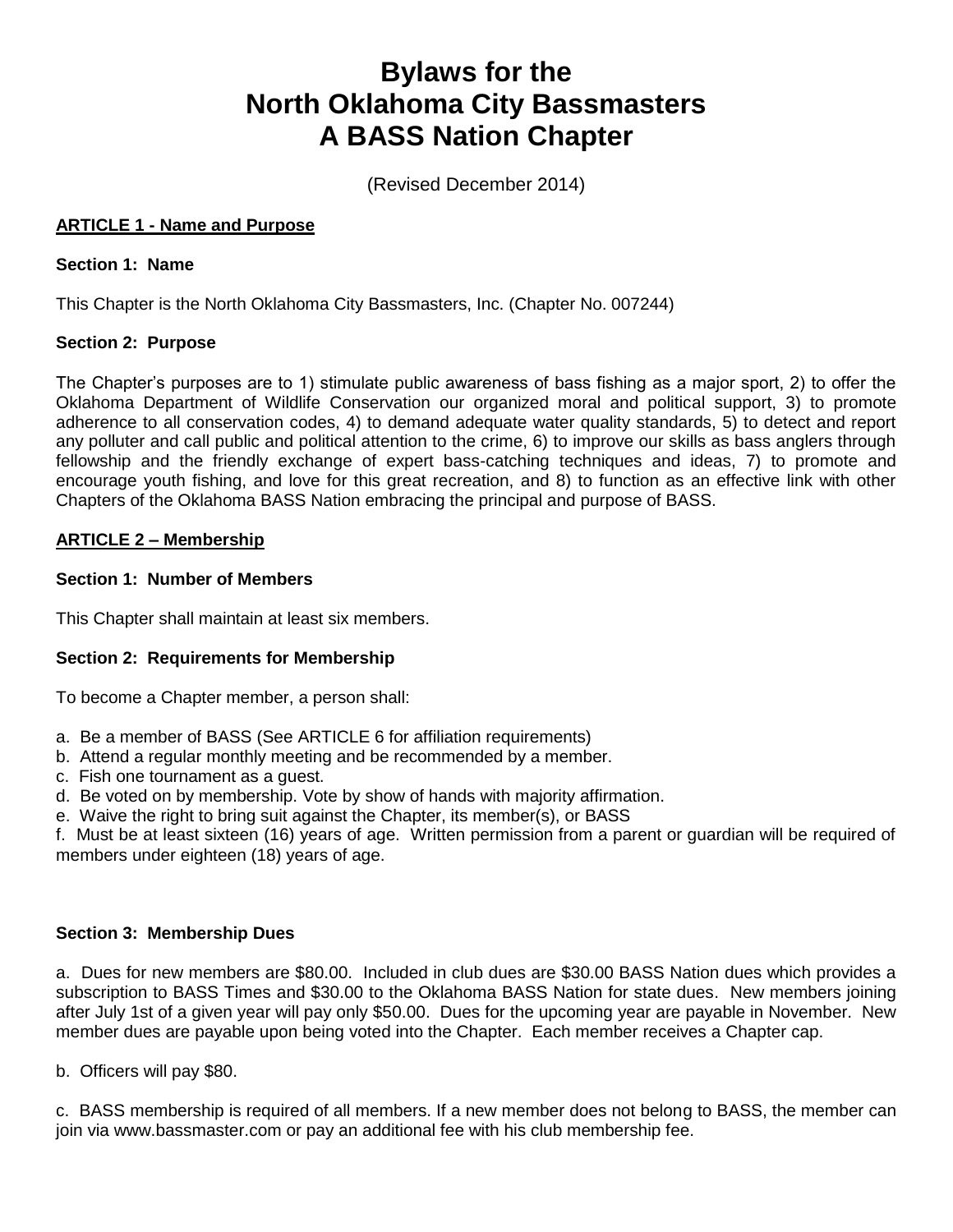#### **Section 4: Meetings of Members**

a. The membership shall hold regular meetings at pre-established times. Meetings of the membership shall be at least one (1) time per month. Meetings shall be conducted following Robert's Rules of Order and shall contain the following at a minimum: Reading of the Minutes of the previous meeting, Treasurer's Report, President's Report.

b. Proposed changes to Tournament Rules shall be voted on by the membership and must be provided in writing one (1) month in advance of the November meeting. A simple majority is required for passage of changes.

## **ARTICLE 3 - Officers, Elections, Vacancies, and Eligibility**

#### **Section 1: Officers and their Duties**

a. President: Preside over all meetings and direct all official business. Appoint and is ex-officio member of all committees. Provide budget for Chapter operations. Supervise all Chapter functions.

b. Vice President: Act as Program Chairman, scheduling informative speakers, videos or other programs at Chapter meetings; assists President and presides in his/her absence; assist Tournament Director as required.

c. Secretary: Maintains accurate minutes of all meetings and provides a copy of those minutes to the members in a monthly newsletter. Maintains records of each member's BASS affiliation. Maintains regular liaison between the Chapter and State Federation. Keeps records of all tournament and other points for club members.

d. Treasurer: Collects and disburses all monies including tournament entry fees and payouts. Maintain accurate financial records and presents a current report at each regular meeting.

e. Tournament Director: Shall provide rules for Chapter-held fishing events to all participants and will oversee all tournament activities including the partner draw, pre-tournament briefing, take-off, weigh-in and the recording of weight and points. Shall maintain accurate records of each Chapter tournament and provide such records to the Secretary. Shall enforce rules and report all rule violations to the Board of Directors. Insures the Chapter uses recommended fish-care methods to maximize survival of released fish. Is responsible for obtaining required permits from regulating authorities (Corps of Engineers, GRDA, State Parks, etc.)

f. Youth Director: Appointed by the President. Shall preside over the Youth Committee and Chapter youth activities as described in Article 4.

g. Conservation Director: Appointed by the President. Shall preside over Conservation Committee and Chapter conservation activities as described in Art. 4.

h. Webmaster: Appointed by the President. Shall maintain the Chapter website making timely and regular updates including tournament results, points standings, photographs, announcements, newsletters, and links of interest to the membership.

#### **Section 2: Elections**

Elections for President, Vice President, Secretary and Treasurer will be held in even numbered years in December (see Term of Office, below). Election shall be by simple majority of members present for each office separately.

#### **Section 3: Eligibility of Vote**

Each member is entitled to one (1) vote. Proxy votes are not permitted, however electronic communication (fax, telephone or e-mail) to register votes are allowed.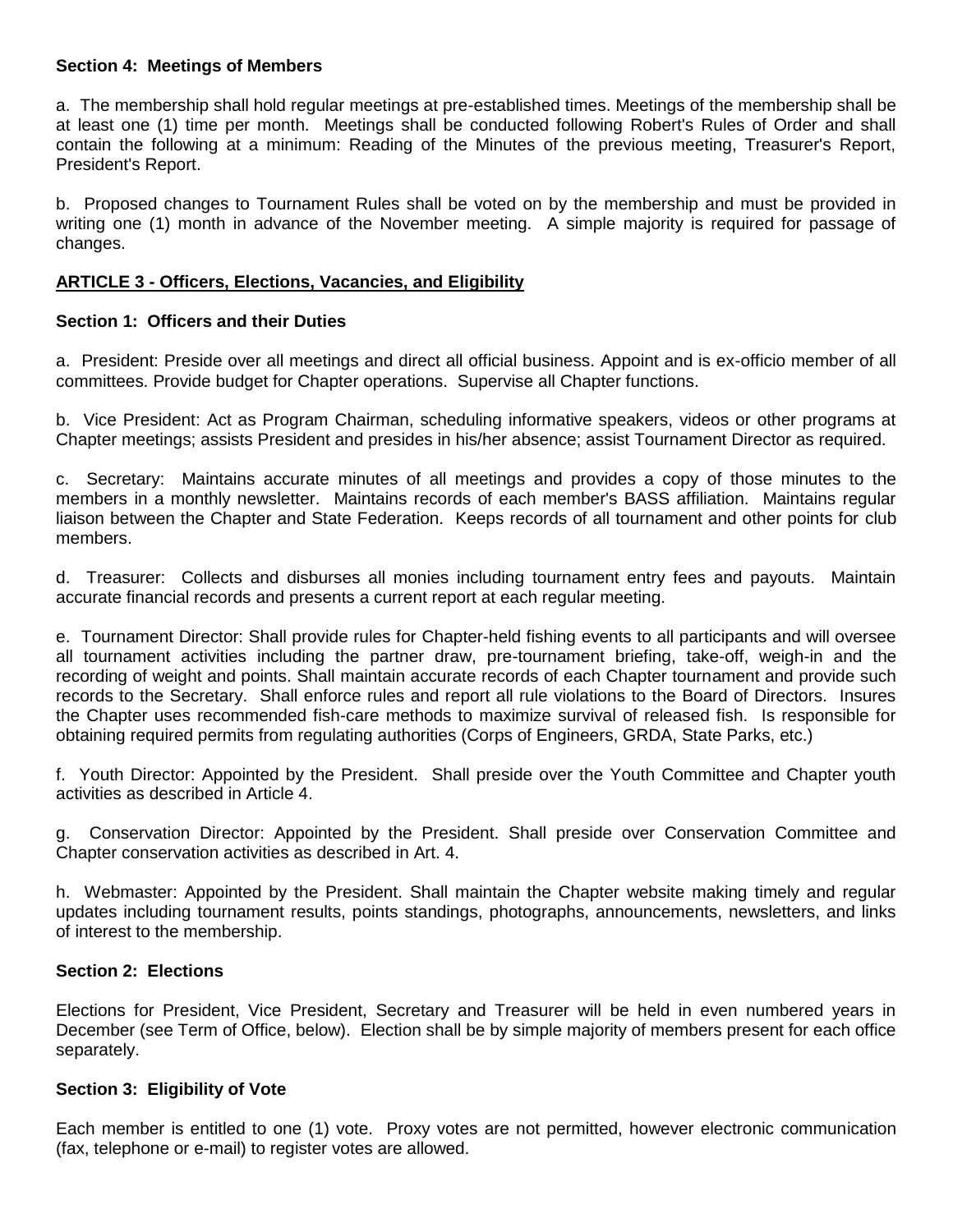# **Section 4: Term of Office**

Term of office shall be two (2) years and run the calendar year.

## **Section 5: Vacancies**

In the event of an office vacancy, nominations shall be accepted and an election held to fill the term. The Oklahoma BASS Nation and BASS headquarters shall be notified immediately of the change.

#### **Section 6: Eligibility for Holding Office**

- a. Has been a member for six (6) months.
- b. Has attended 75% of Chapter meetings/functions during a twelve (12) month period.
- c. Has shown an active interest in Chapter functions.
- d. Is a current BASS member.

#### **ARTICLE 4 - Standing Committees**

All Standing Committees serve for one (1) year or until a new committee is appointed.

#### Section 1: Board of Directors

The Board of Directors will consist of President, Vice-President, Secretary, Treasurer, Tournament Director, Youth and Conservation Directors and Webmaster. President will call meetings of the Board and preside at such meetings. The Secretary will record minutes of Board meetings. The Board will decide all protests and rule violations.

#### Section 2: Youth Committee

This committee shall organize and implement Chapter youth projects, introduce young people to the goals of BASS, give them a basis for respect of our national heritage and appreciation of the basic rules of honesty, integrity, fair play, and good sportsmanship and give them an introduction to the joy of fishing.

#### Section 3: Conservation Committee

This committee protects our natural resources from harm, documents and reports violations of local, state and federal anti-pollution laws, takes legal action where appropriate, undertakes and promotes formal education programs to bring public awareness to environmental issues.

#### Section 4: Tournament Committee

This committee shall assist the Tournament Director in planning, organizing and operation of Chapter tournaments. This committee will investigate all protests concerning tournaments and make recommendations to the Tournament Director. This committee is made up of the Board of Directors.

#### **ARTICLE 5 - Removal of Membership**

A member shall be dropped from the membership roll for the following reasons:

a. Failure to pay dues within three (3) months of due date. A written notice must be mailed to the member.

b. Any action that would reflect dishonor and disgrace on the Chapter and/or BASS

c. Failure to attend at least one (1) Chapter meeting and/or function during a twelve (12) month period, unless notifying an officer prior to the meeting or function. Each notice will equal an attendance.

d. Disqualification for any reason from participating in BASS sponsored events.

e. This Chapter reserves the right to drop a member without due cause or reason, which will require a twothirds (2/3) vote of those attending the meeting.